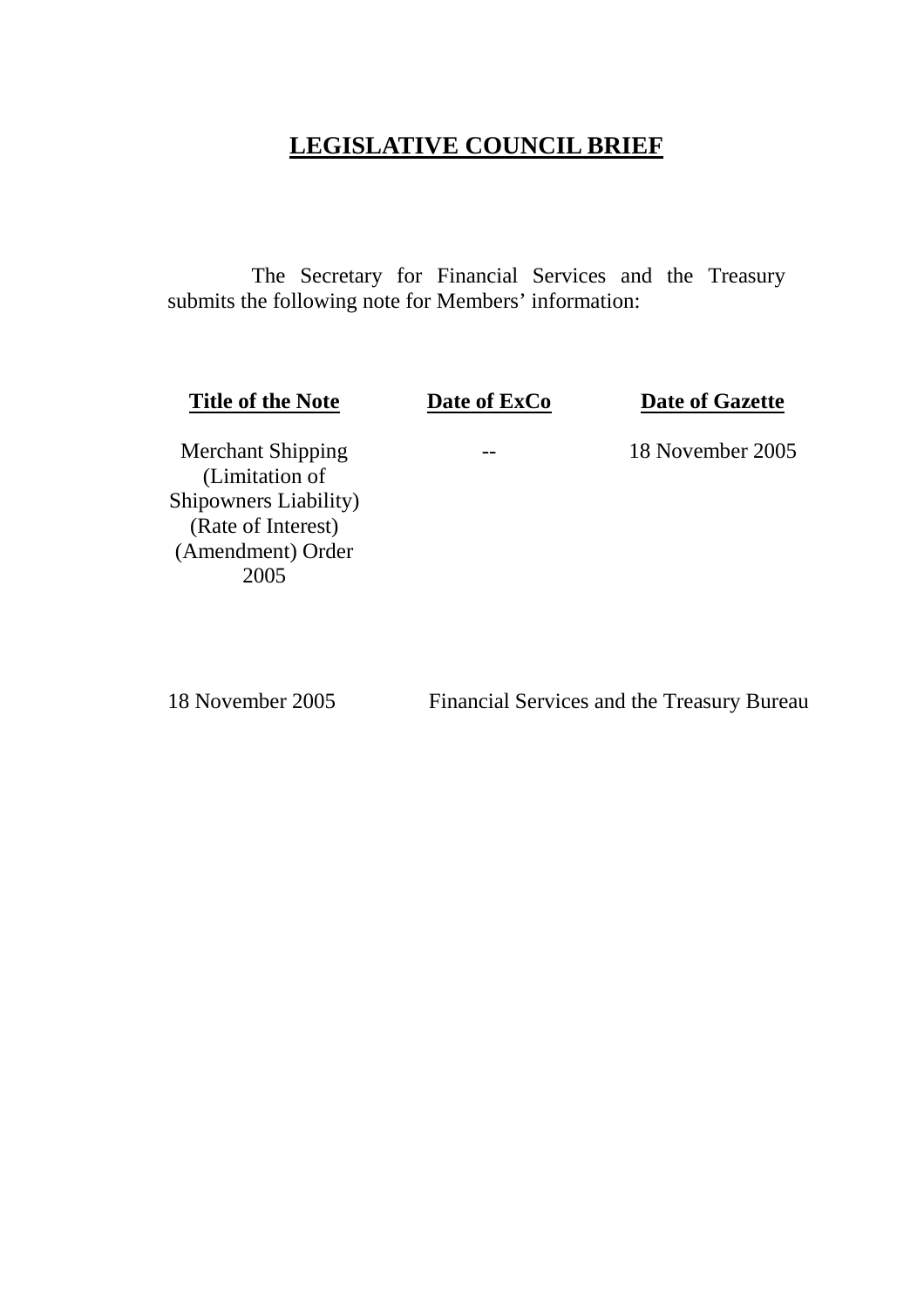# **LEGISLATIVE COUNCIL BRIEF**

Merchant Shipping (Limitation of Shipowners Liability) Ordinance (Cap 434)

# **MERCHANT SHIPPING (LIMITATION OF SHIPOWNERS LIABILITY) (RATE OF INTEREST) (AMENDMENT) ORDER 2005**

# **INTRODUCTION**

 The Monetary Authority ("the MA") published the Merchant Shipping (Limitation of Shipowners Liability) (Rate of Interest) (Amendment) Order 2005 ("the Order"), at Annex 1, in the Gazette on 18 November 2005. This Order amends the Merchant Shipping (Limitation of Shipowners Liability) (Rate of Interest) Order (LN 86 of 2002) at Annex 2.

### **BACKGROUND**

 $\overline{a}$ 

2. The Merchant Shipping (Limitation of Shipowners Liability) Ordinance (Cap. 434) ("Cap. 434") was enacted in October 1993 principally to provide for and to limit the liability of shipowners and others. Among other things, it enables the Convention on Limitation of Liability for Maritime Claims, 1976 (the Convention)<sup>1</sup> to have the force of law in Hong Kong.

3. Section 19(1) of Cap. 434 stipulates that the MA may from time to time by order prescribe the rate of interest for the constitution of a limitation fund under Article 11 of the Convention. Under paragraph 1 of Article 11 of the Convention, shipowners and salvors may limit their liabilities for maritime claims by constituting limitation funds. Such limitation funds shall comprise the amounts set out in the Convention together with interest thereon. The fund shall be available only for the payment of claims in respect of which limitation of liability is invoked. The rate of interest (to be prescribed by the MA from time to time) is used to determine the interest amount from the date of the occurrence giving rise to the liability until the date of the constitution of the fund.

<sup>&</sup>lt;sup>1</sup> The Convention aims at laying down uniform rules relating to the liability of shipowners and salvors in respect of certain maritime claims. It specifies the claims which can be limited such as those in respect of loss of life or personal injury or loss of or damage to property occurring on board or in direct connection with the operation of ship or with salvage operations. It also specifies the circumstances when the limitations do not apply.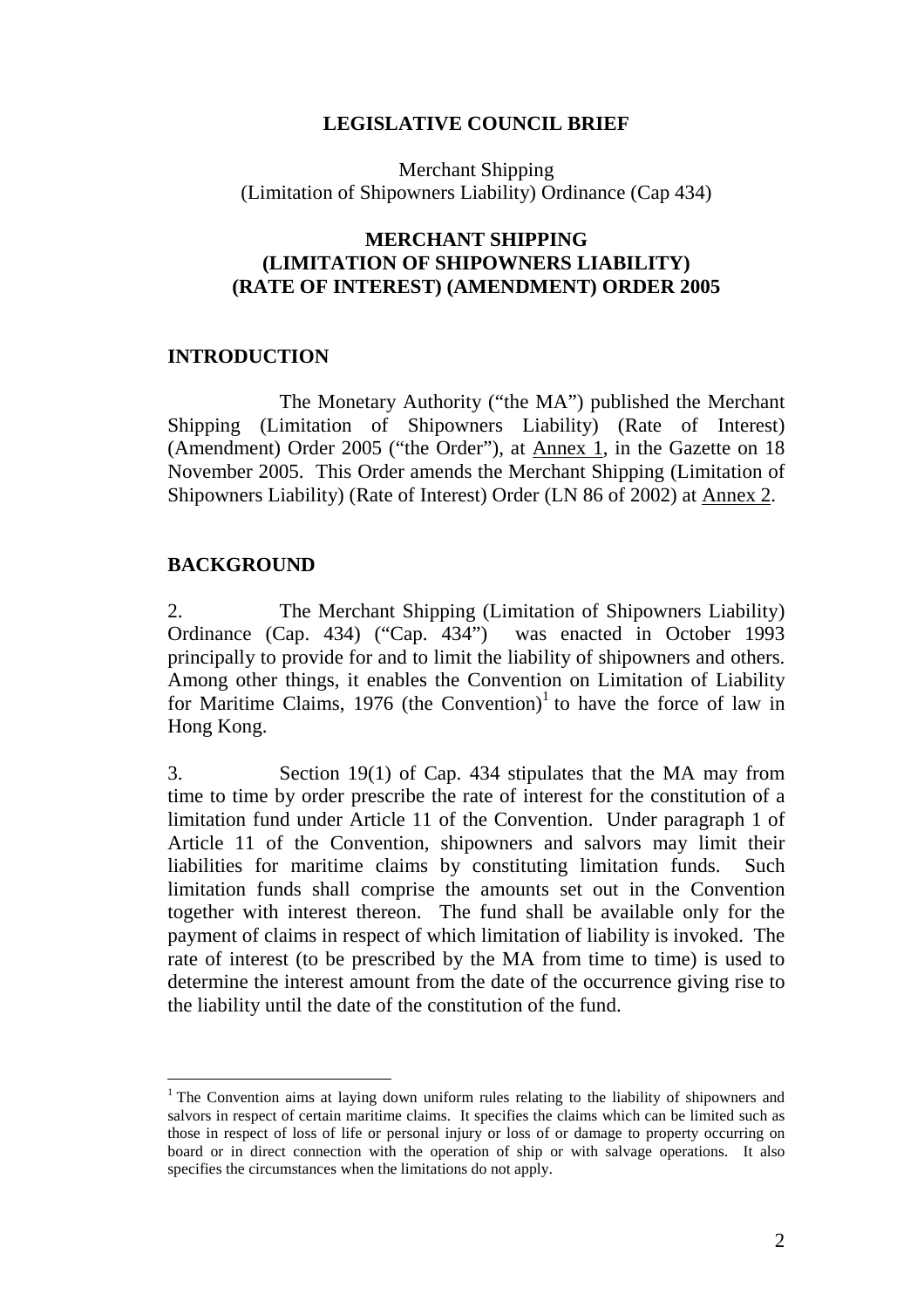# **JUSTIFICATIONS**

4. The prevailing interest rate, which was prescribed by the MA (with reference to the HSBC's Best Lending Rate) in May 2002, is 5.16%. Following a series of interest rate hikes in the US, the HSBC's Best Lending Rate has risen correspondingly. The MA considers that a new interest rate should be prescribed to reflect the changes in market conditions.

# **THE ORDER**

5. The Order prescribes the new interest rate of 6.55%, applicable on or after 18 November 2005, by amending the existing Merchant Shipping (Limitation of Shipowners Liability) (Rate of Interest) Order (LN 86 of 2002), which prescribes the rates of interest to be applied to different periods of time. The new rate has been prescribed with reference to the six-month-moving-average of the HSBC's Best Lending Rate.

# **LEGISLATIVE TIMETABLE**

6. The Order was gazetted on 18 November 2005 and will be tabled in the Legislative Council on 23 November 2005 for negative vetting. The Order will take effect upon Gazettal.

# **IMPLICATIONS OF THE PROPOSAL**

7. The Order is in conformity with the Basic Law, including the provisions concerning human rights. It has no productivity, environmental or sustainability implications. The Order will not affect the current binding effects of the existing provisions of the Ordinance. It will have negligible financial implications for the Government.

# **ENQUIRY**

8. Enquiries on this brief may be directed to Mr Yik-ko Mo, Senior Manager (External) of the Hong Kong Monetary Authority (telephone number: 2878 1655) or Ms Ivy Chan, Assistant Secretary, Financial Services and the Treasury Bureau (telephone number: 2528 9050).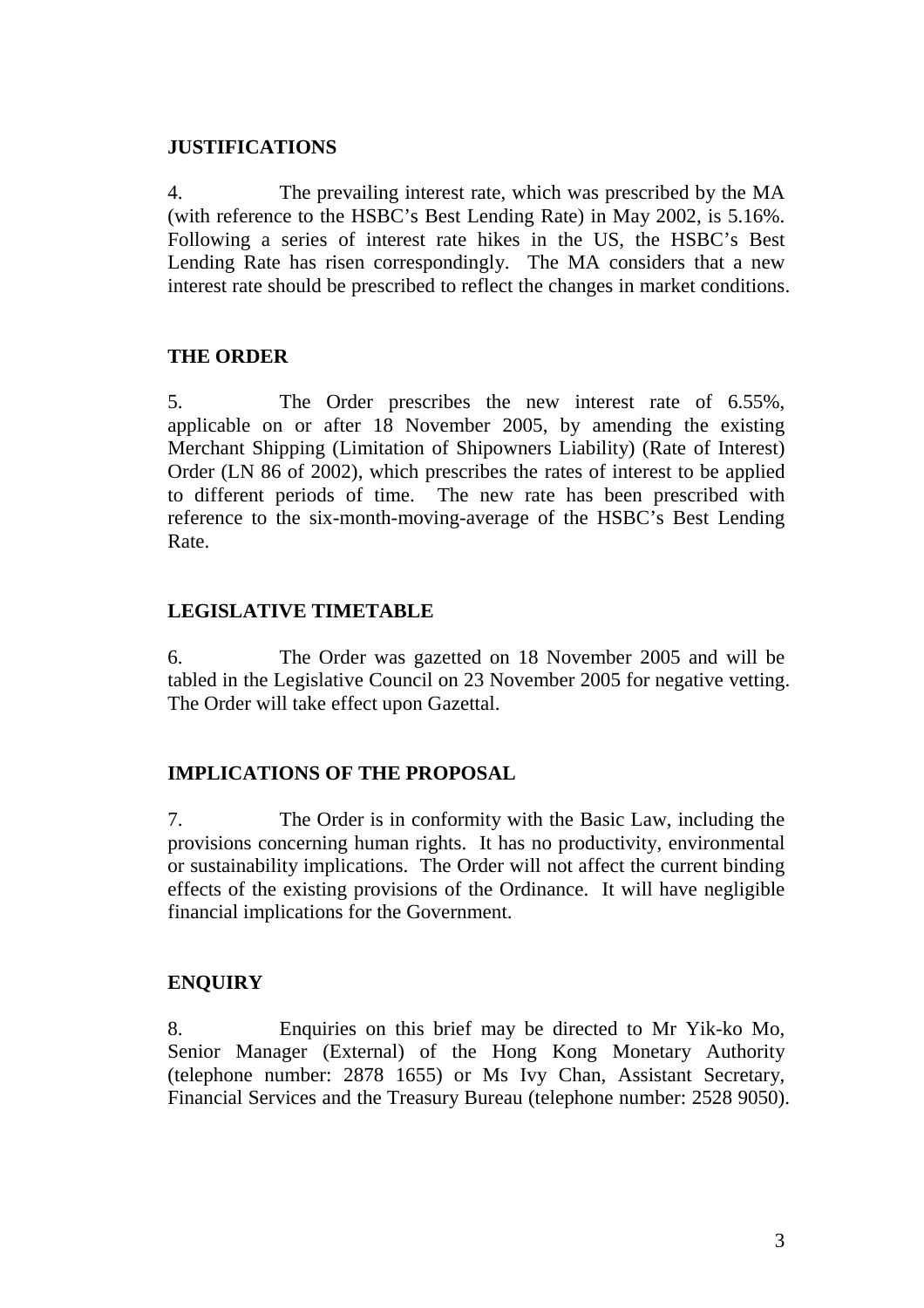Financial Services Branch Financial Services and the Treasury Bureau 18 November 2005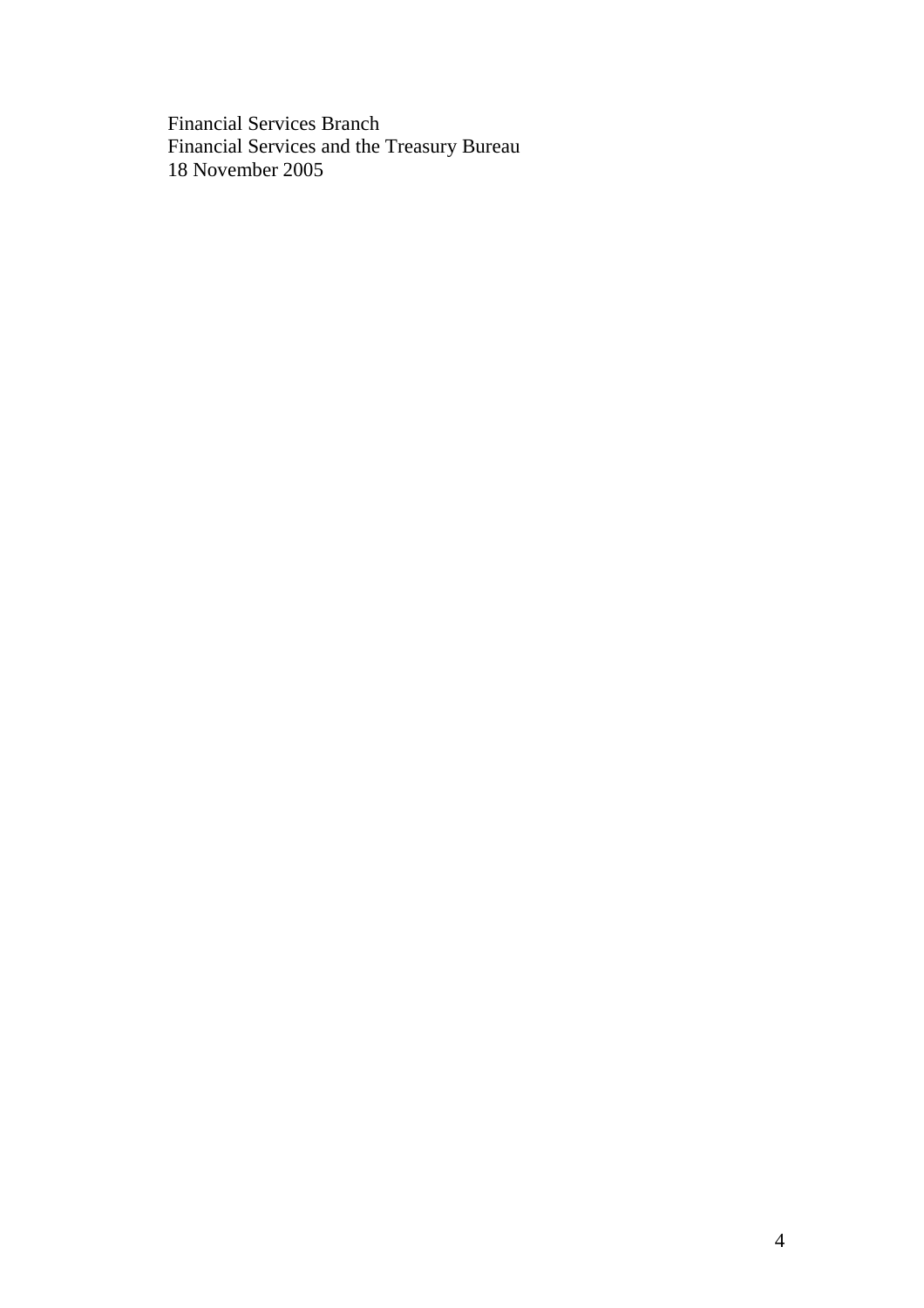# **MERCHANT SHIPPING (LIMITATION OF SHIPOWNERS LIABILITY) (RATE OF INTEREST) (AMENDMENT) ORDER 2005**

(Made by the Monetary Authority under section 19(1) of the Merchant Shipping (Limitation of Shipowners Liability) Ordinance (Cap. 434))

# **1. Rate of interest for purposes of limitation fund**

Section 1 of the Merchant Shipping (Limitation of Shipowners Liability) (Rate of Interest) Order (Cap. 434 sub. leg. D) is amended –

- (*a*) in paragraph (*l*), by repealing "onwards, 5.16%." and substituting "to 17 November 2005, 5.16%;";
- (*b*) by adding  $-$

"(*m*) from 18 November 2005 onwards,  $6.55\%$ .".

Monetary Authority

15 November 2005

# **Explanatory Note**

 Under paragraph 1 of Article 11 of the Convention on Limitation of Liability for Maritime Claims, 1976 as applied by the Merchant Shipping (Limitation of Shipowners Liability) Ordinance (Cap. 434), shipowners and salvors may limit their liabilities for maritime claims by constituting limitation funds. Such limitation funds shall comprise the amounts set out in the Convention together with interest thereon.

2. According to section 19 of the Ordinance, the Monetary Authority may from time to time prescribe the rate of interest to be applied for the purposes of paragraph 1 of Article 11 of the Convention. This Order prescribes the new rate of interest applicable on or after 18 November 2005.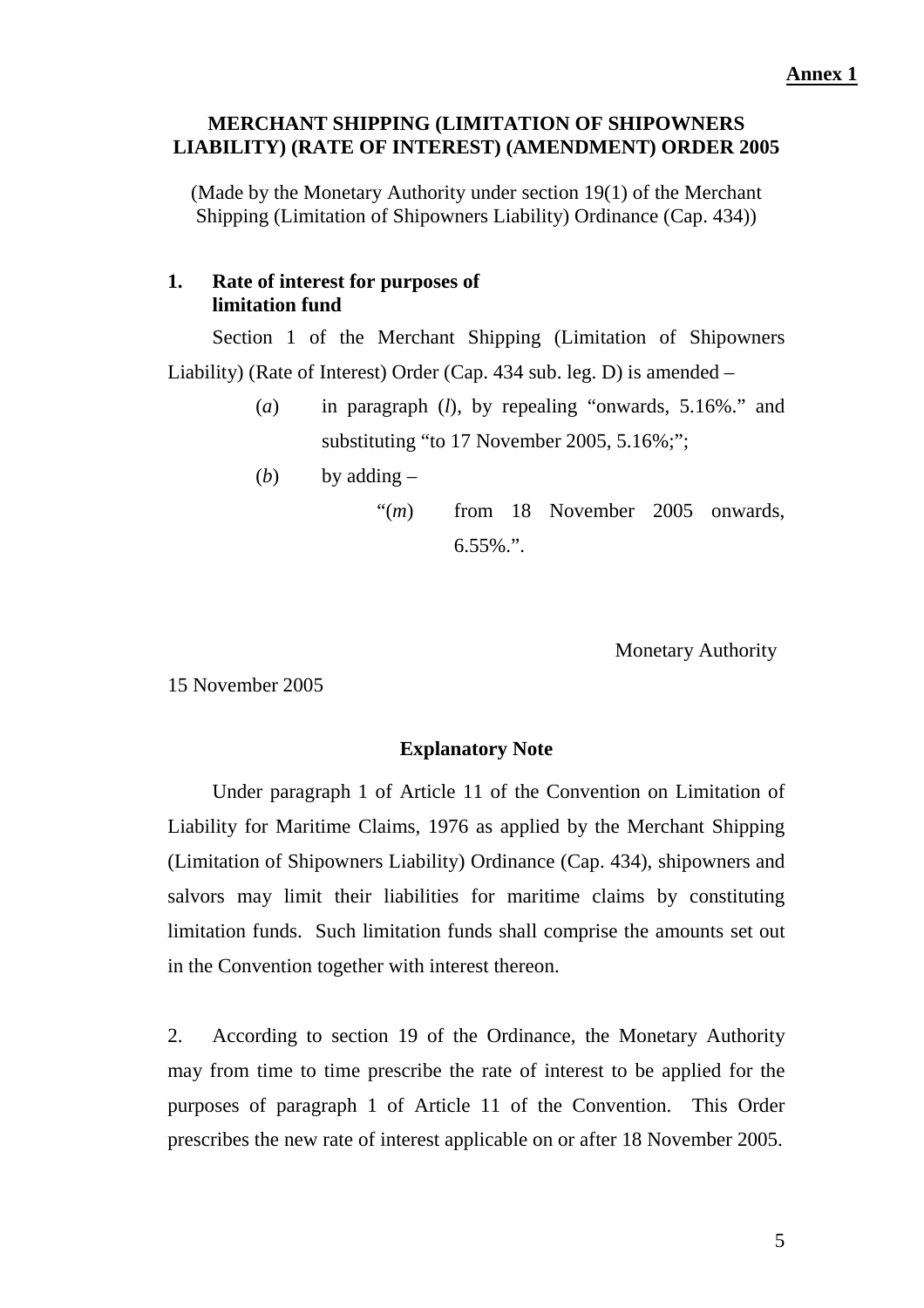# L.N. 86 of 2002

# MERCHANT SHIPPING (LIMITATION OF SHIPOWNERS LIABILITY) (RATE OF INTEREST) ORDER

(Made under section 19(1) of the Merchant Shipping (Limitation of Shipowners Liability) Ordinance (Cap. 434))

#### 1. Rate of interest for purposes of limitation fund

The rate of interest to be applied for the purposes of paragraph 1 of Article 11 of the Convention on Limitation of Liability for Maritime Claims, 1976 is-

- (a) from 16 January 1987 to 30 April 1987, 7.5%;
- (b) from 1 May 1987 to 5 November 1987,  $6\frac{6}{10}$ ;
- (c) from 6 November 1987 to 5 May 1988, 7.38%;
- (d) from 6 May 1988 to 5 October 1989, 5.89%:
- (e) from 6 October 1989 to 14 June 1990, 11.09%:
- $(f)$  from 15 June 1990 to 25 July 1991, 10.24%;
- (g) from 26 July 1991 to 30 April 1992, 9.74%;
- (h) from 1 May 1992 to 22 October 1992, 8.72%;
- (i) from 23 October 1992 to 27 July 1995, 7.48%;
- $(i)$  from 28 July 1995 to 11 June 1998, 8.82%;
- (k) from 12 June 1998 to 30 May 2002, 9.91%;
- $(l)$ from 31 May 2002 onwards,  $5.16\%$ .

#### $2.$ **Repeals**

The following Orders are repealed-

- (a) Merchant Shipping (Liability of Shipowners and Others) (Rate of Interest) (Hong Kong) Order 1987 (L.N. 13 of 1987);
- Merchant Shipping (Liability of Shipowners and Others) (Rate (b) of Interest) (Hong Kong) (No. 2) Order 1987 (L.N. 123 of 1987);
- $(c)$ Merchant Shipping (Liability of Shipowners and Others) (Rate of Interest) (Hong Kong) (No. 3) Order 1987 (L.N. 368 of 1987);
- (d) Merchant Shipping (Liability of Shipowners and Others) (Rate of Interest) (Hong Kong) Order 1988 (L.N. 139 of 1988);